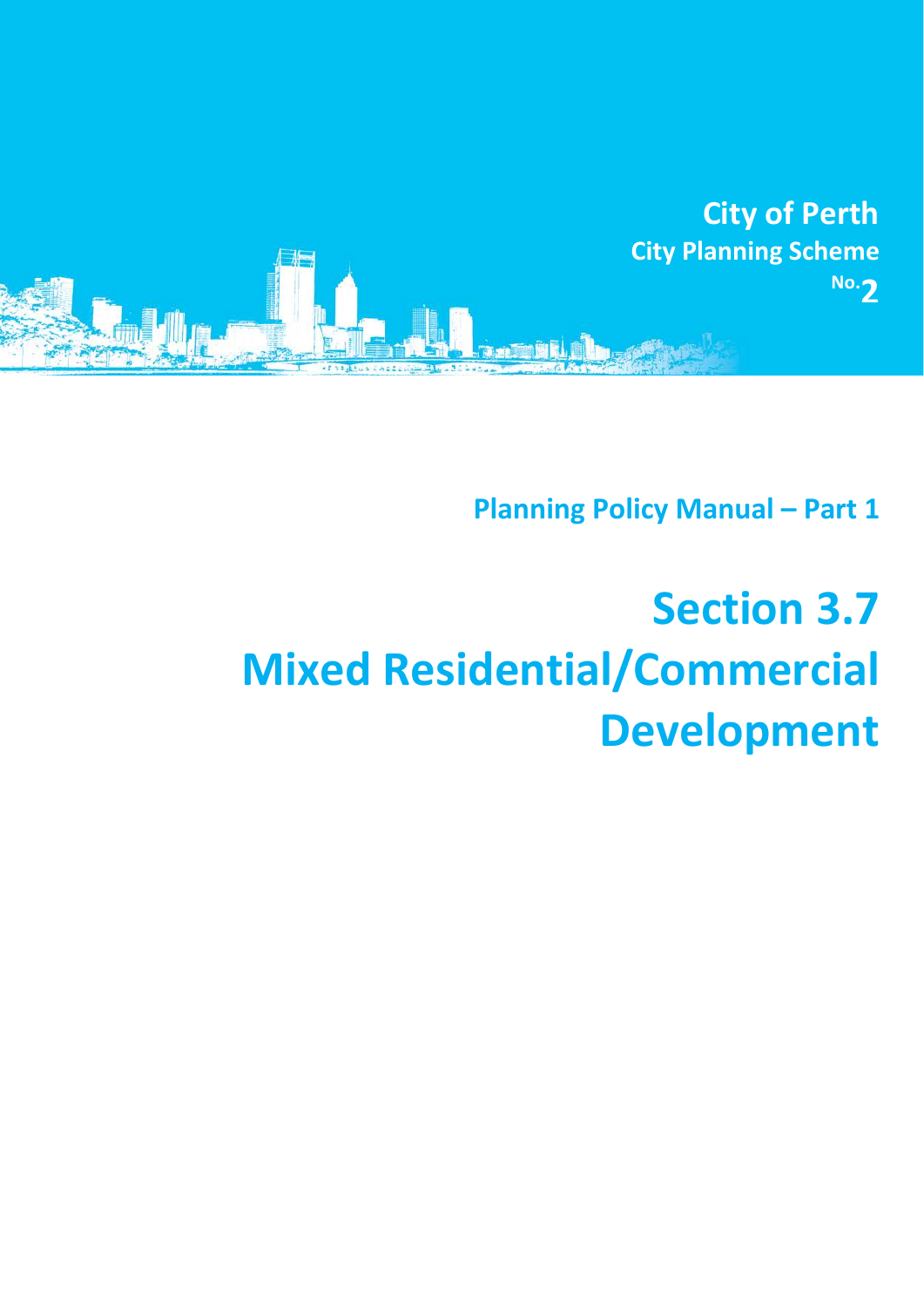

| Version # | <b>Decision Reference</b> | <b>Synopsis</b> |
|-----------|---------------------------|-----------------|
| 1         | 26 June 2001              | Adopted         |
| 2         | 1 February 2009           | Amended         |
|           |                           |                 |
|           |                           |                 |
|           |                           |                 |
|           |                           |                 |
|           |                           |                 |